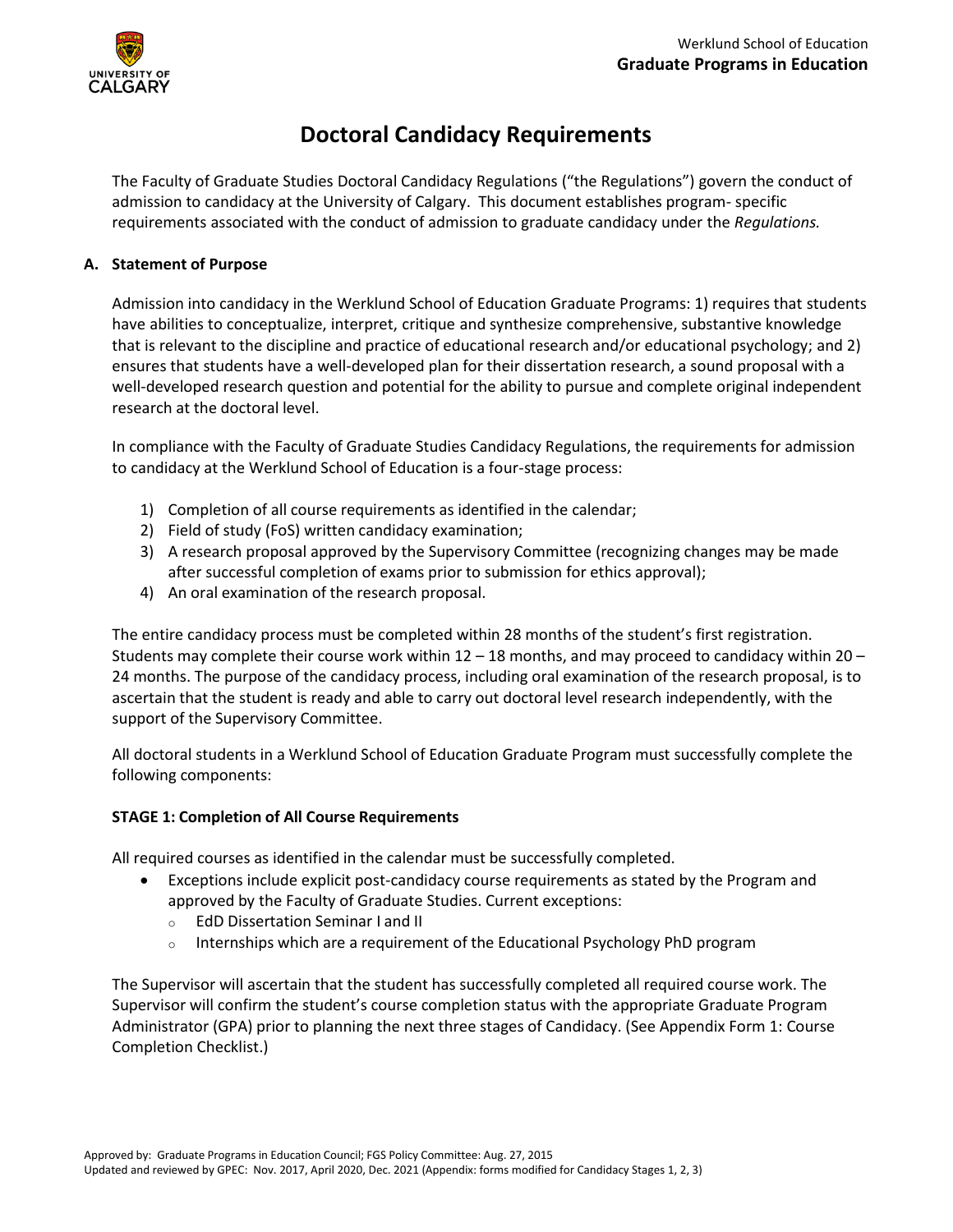The student submits a written component (either a FoS Candidacy Portfolio or a FoS Candidacy Synthesis Paper) to the Supervisory Committee members as the basis for the examination of the student's knowledge of the field of study underlying their research topic. The FoS written component can be submitted to the Supervisory Committee members concurrently with the research proposal.

## **Scheduling of FoS Written Examination**

- The FoS Candidacy Portfolio or FoS Candidacy Synthesis paper must be submitted to the Supervisory Committee members for examination within 3 months of the completion of the last required course prior to Candidacy.
- The Supervisory Committee must render a decision and fill out the FoS Examination Report form within 2 weeks of the receipt of the FoS written component. (See Appendix Form 2: FoS Examination Timelines.)

## **Composition of FoS Written Examination Committee**

The FoS written examination committee consists of the Supervisory Committee members.

## **Format of FoS Written Examination**

*Unless specified by the Program,* the student in consultation with the Supervisor and the Supervisory Committee, may choose the type of written product he/she will submit to the Supervisory Committee for examination, in accordance with the *two options for FoS written examination* specified below.

- the choice must be approved by the Graduate Program Director (GPD).
- both options for FoS written examination follow the requirement of the Faculty of Graduate Studies for a pedagogically sound process, whereby the production of the written work is a coherent learning experience that is scaffolded through such factors as, for example, course-linked supports, provision of reading lists, and regular consultation with the Supervisor *prior* to writing the paper.
- The intent is that student prepares the written candidacy component as a form of take-home examination, with limited guidance from the Supervisory Committee.

## **Process/Evaluation of FoS Written Examination**

**What** is examined:

The FoS written examination product may be constructed in accordance with option A **or** option B.

## **Option A: FoS Candidacy Portfolio**

*Option A: FoS Candidacy Portfolio is the required option for the EdD Program.*

The **FoS Candidacy Portfolio** consists of 4 papers written in the pertinent specialization areas, accompanied by a **Reflection Paper** that explains how these papers map to the relevant field of study, and leads to the student's explanation of their understanding of the field of study.

(See Appendix Form 3: FoS Examination Criteria, Option A: Candidacy Portfolio.)

## **Option B: FoS Candidacy Synthesis Paper**

The **Synthesis Paper** is based on a critical literature review in the relevant field of study that underlies the student's research topic. Beyond the function of the synthesis paper in this examination, the Synthesis Paper may be subsequently submitted for publication, and/or be included in the thesis (see,for example, manuscript thesis regulation).

(See Appendix Form 4: FoS Examination Criteria, Option B: Candidacy Synthesis Paper.)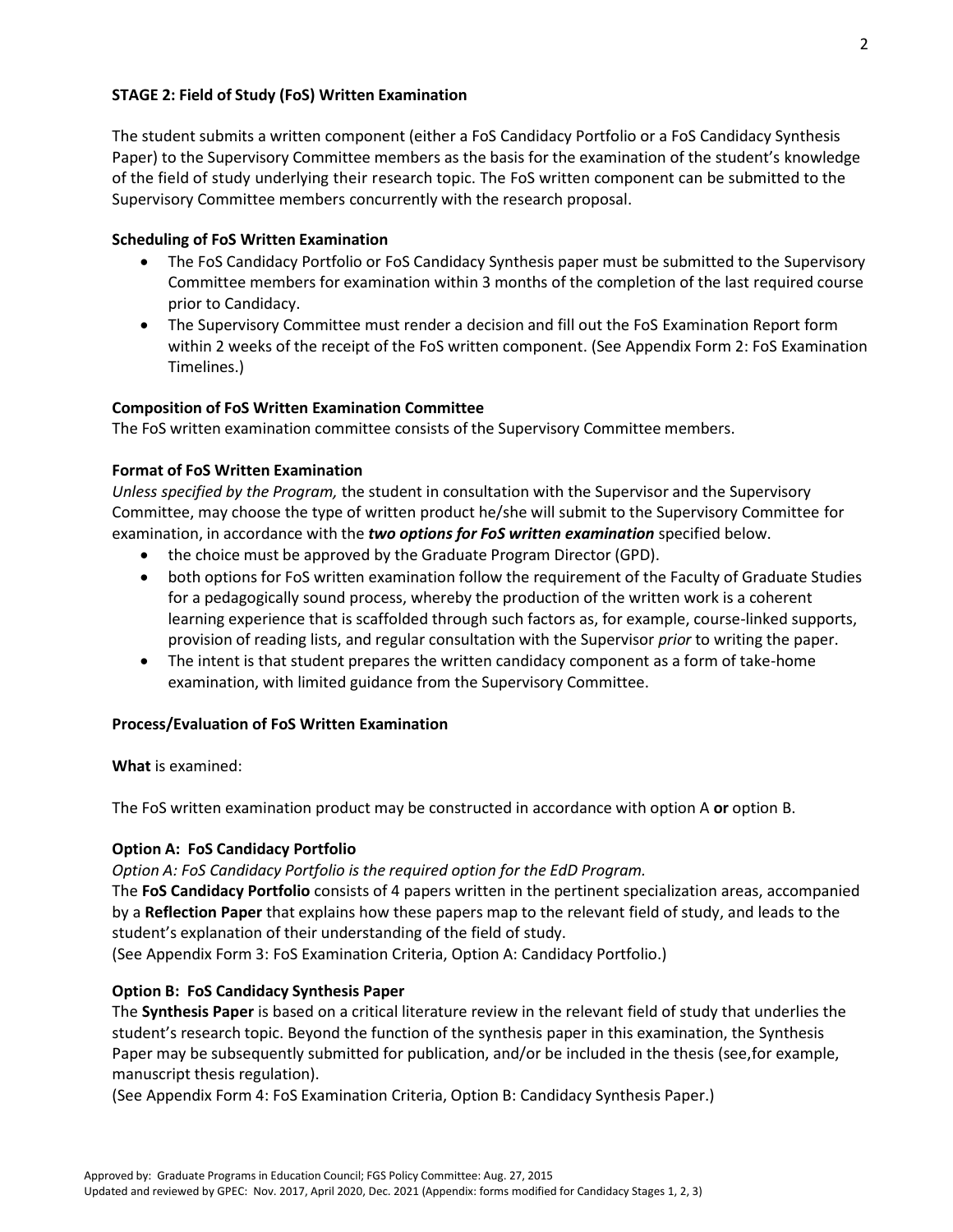#### **Assessment:**

- The assessment of the FoS Written Examination is on a Pass/Fail basis.
- In order for the student to pass, there must be a unanimous agreement among the Supervisory Committee members.
	- (See Appendix Form 5: Field of Study Examination Report.)

## **Appeal of Failed FoS Written Examination**

- In the case of a lack of unanimity, remedial action will be specified by the Supervisory Committee, and submitted to the GPD.
- The GPD will review the Supervisory Committee's report within 7 calendar days, and either uphold or overturn the decision of the committee according to the established criteria. (See Appendix Form 3 or 4: FoS Examination Criteria.)
- Remedial action: the Supervisory Committee may suggest further reading in specific areas, will provide an action plan and set a resubmission date, in consultation with the GPD. The time for resubmission shall not exceed 1 month.
- If the GPD upholds the "Fail and Resubmit" decision of the committee, the student can appeal directly to the Faculty of Graduate Studies. (See the *FGS - Calendar*, section "K.5 Appeals of Decisions Regarding Candidacy Components".)

## **STAGE 3: Written Research Proposal, Approved by Supervisory Committee**

The written research proposal must contain the following components: overview of the research design; review of the literature; discussion of methodology and methods; and an executive summary of the proposed research project, all of which are written in current APA style. The appropriate length of the research proposal is determined by the Supervisory Committee in close consultation with the student, and is influenced by such factors as the theoretical and conceptual framework, the critical review of literature, the research problem and questions, the selection of research methodology, the data collection and analysis methods, and the overall research plan.

The Supervisory Committee provides ongoing feedback and guidance to the student, until the research proposal draft reaches the point at which the Supervisory Committee agrees that it constitutes a workable doctoral research plan. (See Appendix Form 6: Research Proposal Criteria.) It is recognized that changes may be made to the research proposal after the student's successful completion of the candidacy oral exam and prior to submission for ethics approval.

Once the Supervisory Committee unanimously agrees that the research proposal is approved, the student can proceed to the oral examination. To indicate approval of the research proposal, each member of the Supervisory Committee including the Supervisor must sign the Research Proposal Approval form. (See Appendix Form 7.) Approval of the research proposal triggers the administrative process involved in preparing the *Notice of Oral Examination* for submission to the Faculty of Graduate Studies. Note: At least **6 weeks** is required between the time the Supervisory Committee signs off on approval of the research proposal as ready for examination and the date of the candidacy oral exam.

## **STAGE 4: Oral Examination of the Research Proposal**

The approval of the research proposal by the Supervisory Committee triggers the fourth stage of the candidacy process - the oral examination. The purpose of the oral examination is the final stage of ascertaining that the student is ready and able to carry out doctoral level research independently, with the support of the Supervisory Committee.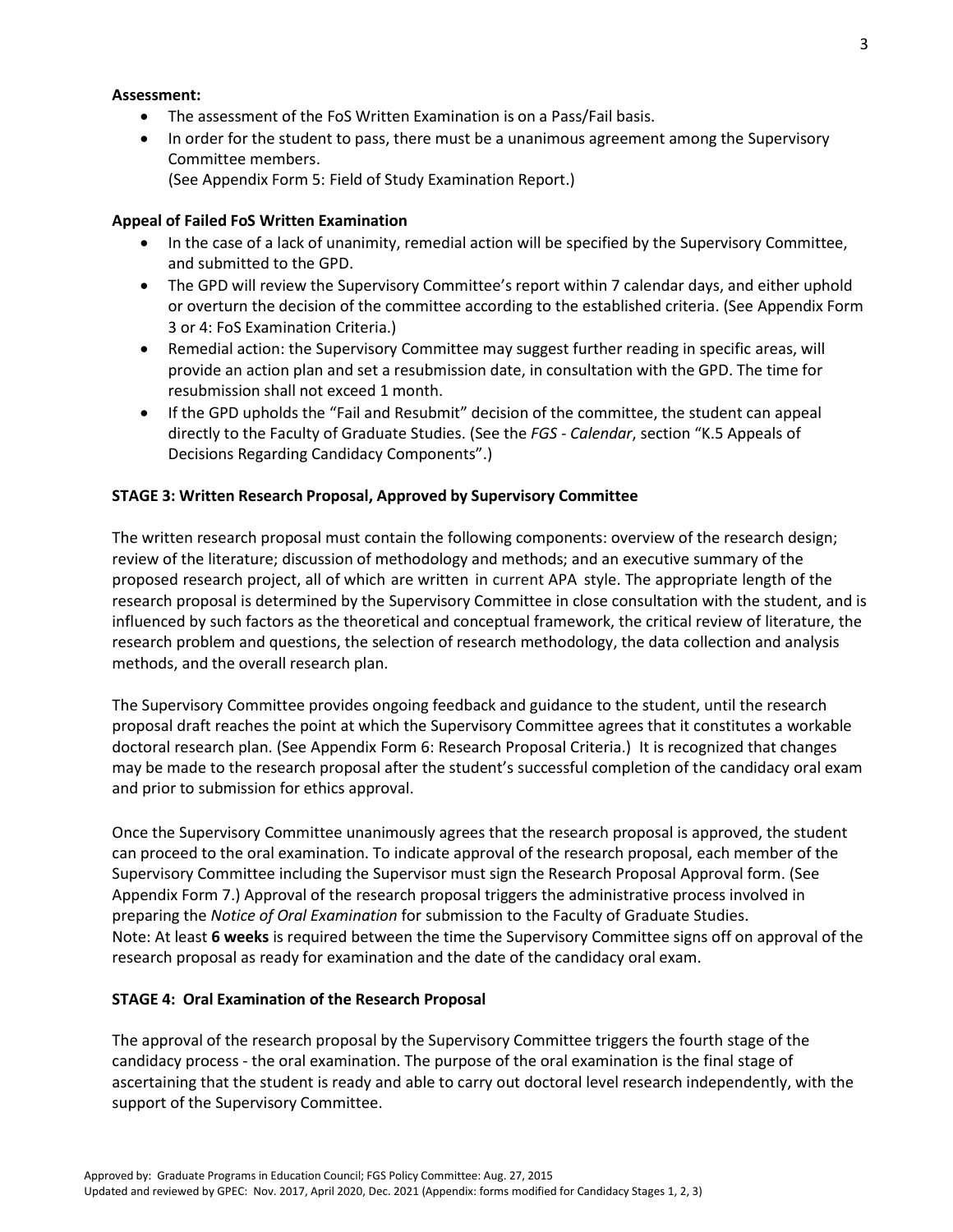#### **Thesis Proposal**

- The student's written research proposal must be approved by all members of the Supervisory Committee (recognizing changes may be made after successful completion of exams prior to submission for ethics approval).
- The student's ability to orally defend the research proposal is what is examined at the oral examination. The student must demonstrate his/her readiness to undertake the proposed research project by their oral defense of the proposal and response to questions about the research plan.

## **Scheduling of Oral Examination**

The approved research proposal is required to initiate the administrative process involved in preparing the *Notice of Oral Examination* for submission to the Faculty of Graduate Studies. The Supervisor is responsible for initiating all arrangements related to the scheduling of the examination. The Supervisor must request that the GPA begin the administrative processes for an examination a minimum of 6 weeks prior to the date of the exam. The Examination Committee members must receive the approved research proposal no later than 3 weeks prior to the exam date.

#### **Composition of Oral Examination Committee**

The Examination Committee is comprised of members of the Supervisory Committee plus two additional examiners. The additional members may be from within the Student's Specialization area or from outside of it (i.e., from another WSE Specialization area or program, or from another University of Calgary faculty).

#### **Format of Oral Examination**

The oral examination is conducted by the Neutral Chair. The Neutral Chair is not a member of the examining committee and is non-voting. He/she must not have a direct relationship with the student or have read the student's FoS written work or the research proposal. The Neutral Chair presides over the candidacy examination to ensure a fair and just process is followed. The Neutral Chair takes notes during the exam of the process and questions asked by the examiners. The Neutral Chair is responsible for ensuring the final paperwork is signed off and given to the Graduate Programs Office within 24 hours of the exam.

The duration of the examination is a maximum of 2 hours. The student may elect to do a brief opening summary of up to 15 minutes to contextualize his/her research proposal (included as part of the total 2-hour hour time frame of the formal exam). The time necessary for the Examination Committee to come to a decision about the outcome of the exam is in addition to the 2 hours.

After the student's opening summary, the Neutral Chair invites the Examiners to ask their questions.

Examiners are encouraged to ask clear and succinct questions. The student will be given reasonable time to answer and should feel free to ask for questions to be repeated or rephrased. If a student is notable to answer, the Neutral Chair should direct the examiners to move to the next question rather than pressing, leading or interrogating the student. The most external examiner is the first member to question the student and the Supervisor is the last. The order typically follows the reverse order of the Examiners' listing in the *Notice of Oral Examination*. When all examiners have had at least one opportunity to question the student, the committee has completed what is called the first round of questions.

Normally, there will be two formal rounds of questions. There may be a short break after the first round of questions, in which case, examiners and the student are required to refrain from discussion of the examination until the examination reconvenes.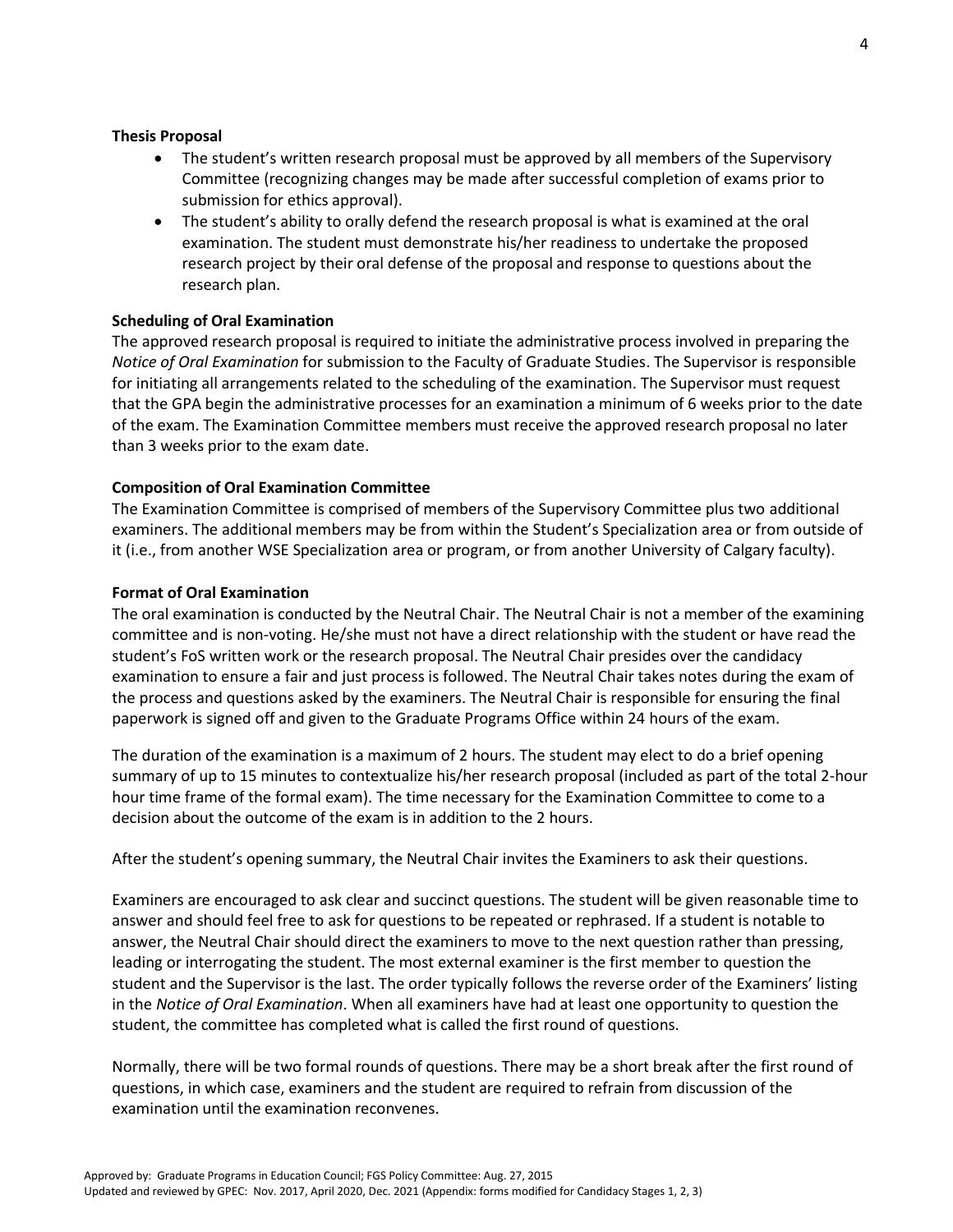After two formal rounds of questions, the Neutral Chair invites any Examiner who has additional questions to proceed. At this point in the Examination, there is no formal order and any Examiner may ask questions. When the Neutral Chair observes that the Examiners have no further questions, he or she asks the student to leave the room so that the next phase of the examination—the Examiners' deliberations—can take place. At this time, any other people present for the exam are asked to leave the room as well.

#### **Process/Evaluation of Oral Examination**

The oral defense must demonstrate the student's readiness to undertake the proposed research project.

In the deliberation process of the examination, all members including the student's Supervisor (except the neutral chair) are participating voting members. In this vote, examiners are considering the oral presentation and responses to questions. Before any discussion of the student's performance, each member must identify, by secret ballot, which recommendation he/she favors (pass or fail for the oral component of the exam). This vote allows the committee an opening for full discussion of the student's performance. Following this discussion, each committee member will then vote again. Every effort should be made to reach a unanimous recommendation. Should the outcome of the final vote include one negative vote, the student will pass. Should the outcome include two or more negative votes, the committee's recommendation will be "fail". This result will immediately be provided to the student by the Supervisor.

After the final vote each examiner must record an evaluation of pass or fail on the Report of Oral Examination Form (Appendix form 8: Oral Examination Assessment Form), which will be delivered to Graduate Programs office by the Neutral Chair.

#### **Appeal of Failed Oral Examination**

In the case of a failed Oral Examination, the student has the opportunity to do one retake of the examination no sooner than 2 months and no later than 6 months after the failed attempt.

The Neutral Chair must inform the appropriate GPD immediately of a failed Oral Examination. The GPDs of WSE follow an FGS-approved process to determine the final outcome of the failed examination:

Examination committee members must submit their reports of the failed oral examination to the GPD within 5 calendar days of the oral examination. The GPD will render a decision within 7 calendar days.

If the GPD upholds the Fail decision of the examination committee, the student can appeal directly to the Faculty of Graduate Studies. (See the *FGS - Calendar*, section "K.5 Appeals of Decisions Regarding Candidacy Components".)

#### **Extension to Candidacy Requirement Deadline**

Students who will not complete their candidacy requirements by the end of their 28th month in the program must have an extension request approved by the Faculty of Graduate Studies. When requesting an extension, the student and Supervisor should discuss approximate dates for the written/oral exams and plan the extension request around these dates. Once a date has been decided, an extension request form should be completed with an explanation of the reasons for the delay. The form needs to be completed and signed by the Supervisor and Graduate Program Director, and submitted by the Graduate Programs Office to the Faculty of Graduate Studies for Approval.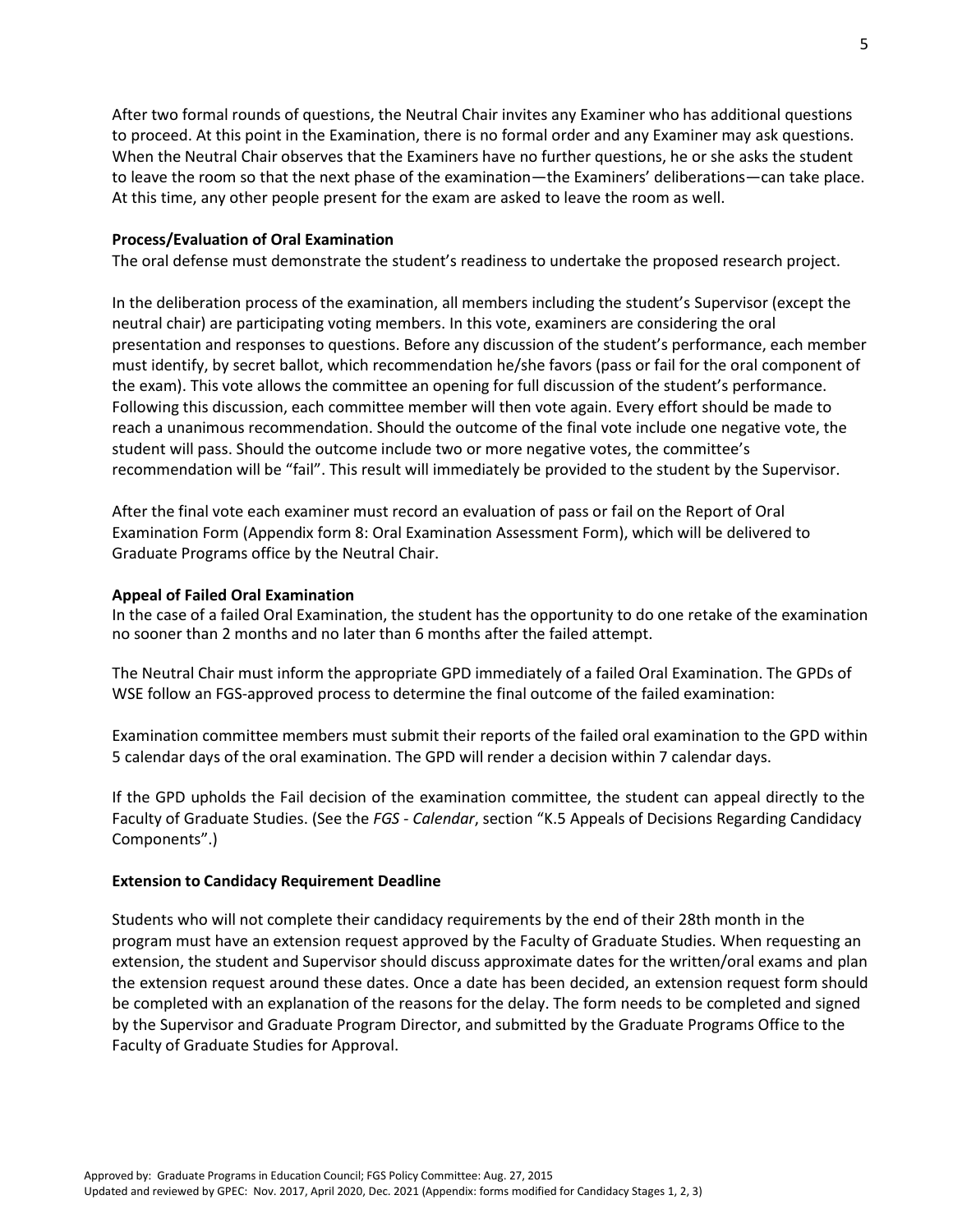

# **Appendices**

| 3. Field of Study Examination Criteria Option A: FoS Candidacy Portfolio 4        |  |
|-----------------------------------------------------------------------------------|--|
| 4. Field of Study Examination Criteria Option B: FoS Candidacy Synthesis Paper  6 |  |
|                                                                                   |  |
|                                                                                   |  |
|                                                                                   |  |
|                                                                                   |  |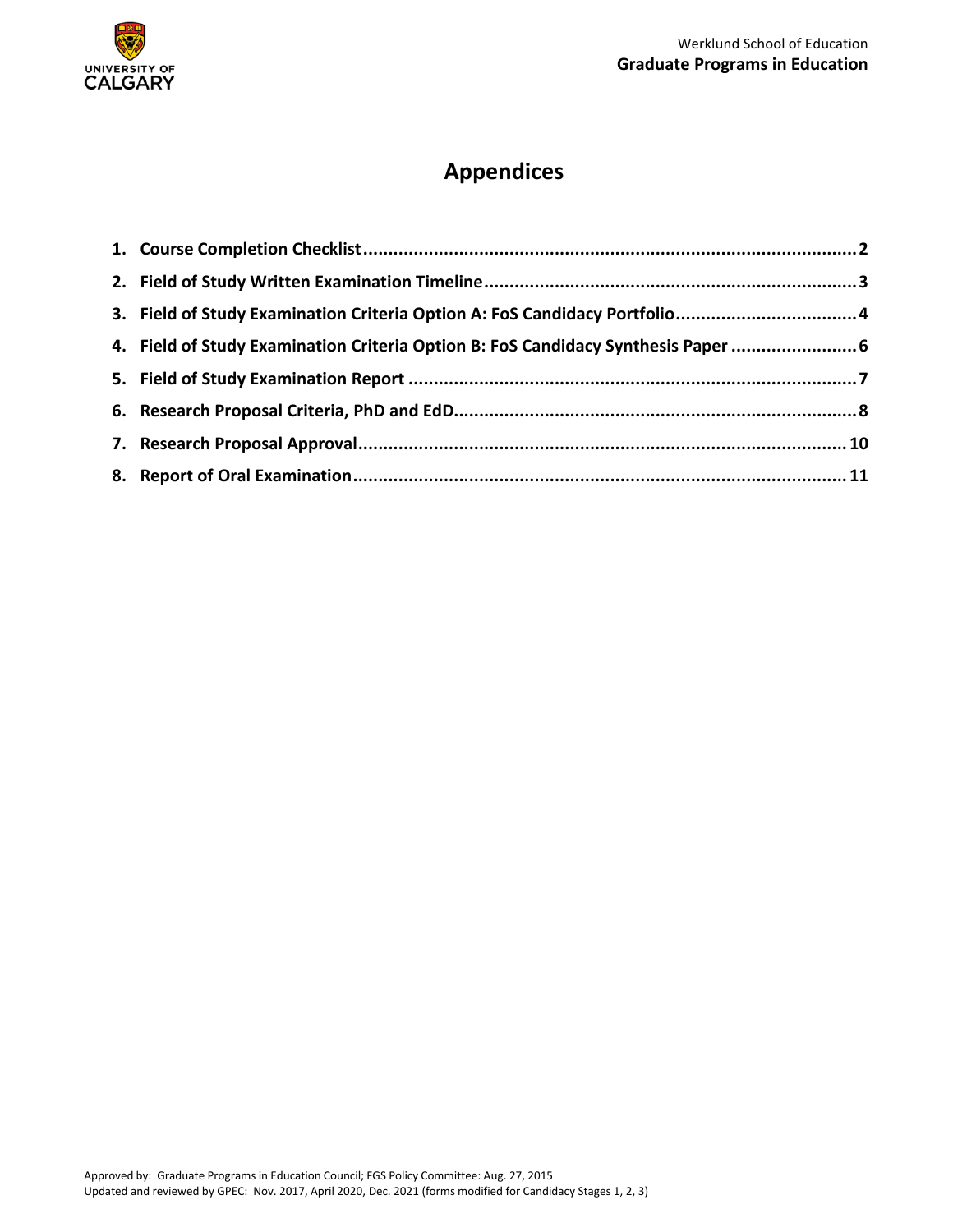

# **Form 1: Graduate Programs in Education Stage 1: Course Completion Checklist**

<span id="page-6-0"></span>This form signifies compliance with the **WSE Candidacy Requirements Regulation** as follows:

## **STAGE 1: Completion of All Course Requirements**

All required courses must be successfully completed as specified in the calendar.

- Exceptions include explicit post-candidacy course requirement as stated by the Program and approved by FGS. Current exceptions:
	- o EdD Dissertation Seminar I and II
	- $\circ$  Internships which are a requirement in the Educational Psychology PhD programs

The **student** will **complete** and **sign** the form and **attach a copy of the list of courses completed that is available to them in their Student Centre**. The **Supervisor** will then **ascertain** that the student has **successfully completed all required coursework**, **sign** the form, and **forward** it **to the Graduate Program Director (GPD) for signature**.

**Student name:** \_\_\_\_\_\_\_\_\_\_\_\_\_\_\_\_\_\_\_\_\_\_\_\_\_\_\_\_ **Student's program:** \_\_\_\_\_\_\_\_\_\_\_\_\_\_\_\_\_\_\_\_\_\_\_\_\_\_\_\_

| <b>Courses completed</b><br>Completion Grade<br>term & year |  | <b>Check appropriate</b><br>category for each course |                                     |                          |                         | If substitution, additional, or<br>exception, provide brief rationale |
|-------------------------------------------------------------|--|------------------------------------------------------|-------------------------------------|--------------------------|-------------------------|-----------------------------------------------------------------------|
|                                                             |  | course<br>Required                                   | Required course<br>Substitution for | Additional to<br>program | Exception to<br>program |                                                                       |
|                                                             |  |                                                      |                                     |                          |                         |                                                                       |
|                                                             |  |                                                      |                                     |                          |                         |                                                                       |
|                                                             |  |                                                      |                                     |                          |                         |                                                                       |
|                                                             |  |                                                      |                                     |                          |                         |                                                                       |
|                                                             |  |                                                      |                                     |                          |                         |                                                                       |
|                                                             |  |                                                      |                                     |                          |                         |                                                                       |
|                                                             |  |                                                      |                                     |                          |                         |                                                                       |
|                                                             |  |                                                      |                                     |                          |                         |                                                                       |
|                                                             |  |                                                      |                                     |                          |                         |                                                                       |
|                                                             |  |                                                      |                                     |                          |                         |                                                                       |
|                                                             |  |                                                      |                                     |                          |                         |                                                                       |

**Student signature Date**

 $\overline{\phantom{0}}$ 

The student has completed all the courses required in Stage 1 of the program and is hereby cleared to proceed to Stage 2, Field of Study Examination:

| <b>Supervisor name</b>                | <b>Supervisor signature</b>                | Date |  |
|---------------------------------------|--------------------------------------------|------|--|
| <b>Graduate Program Director name</b> | <b>Graduate Program Director signature</b> | Date |  |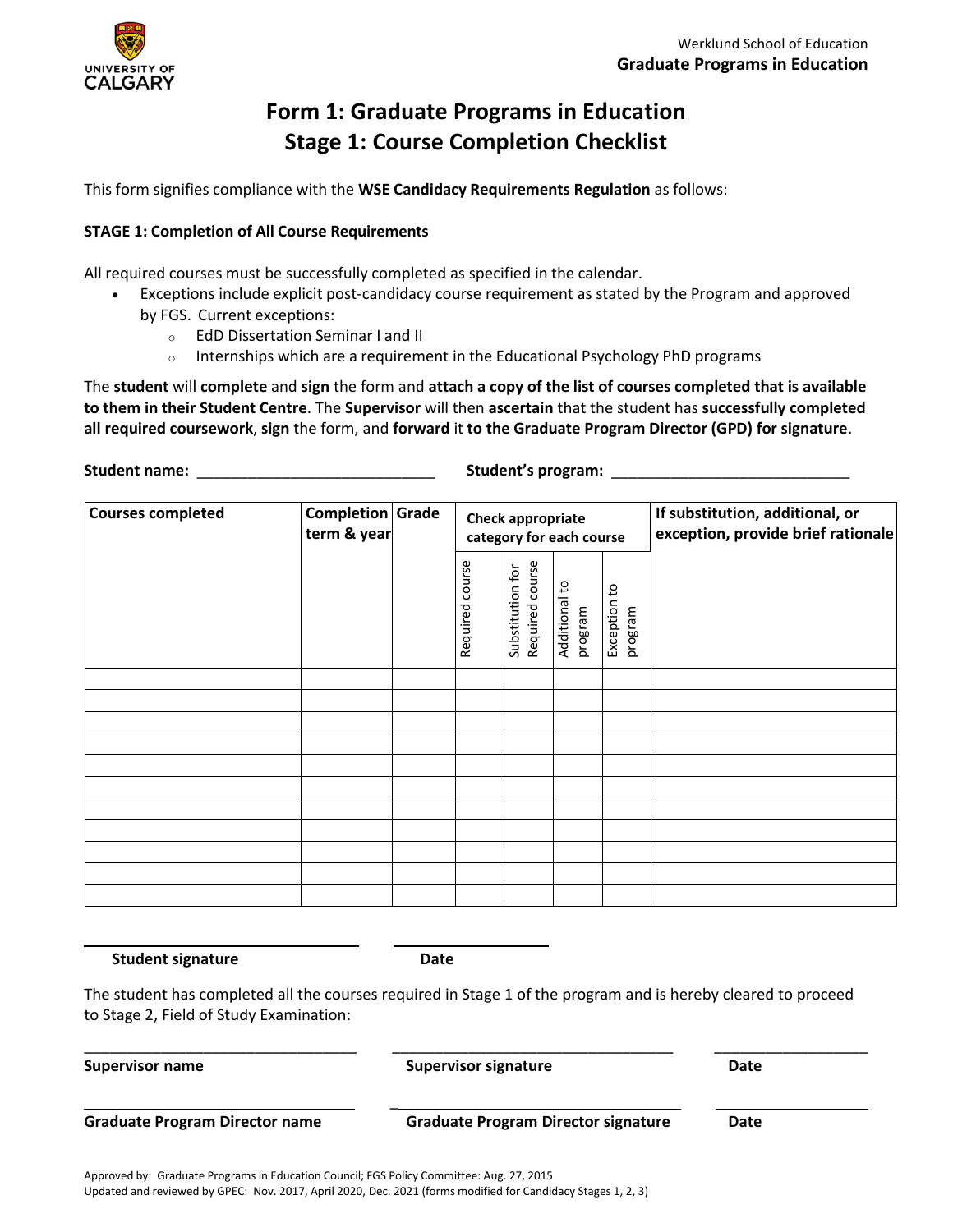

# **Form 2: Graduate Programs in Education Stage 2: Field of Study Written Examination Timeline**

<span id="page-7-0"></span>This stage signifies compliance with the **WSE Candidacy Requirements Regulation** as follows:

## **STAGE 2: Field of Study (FoS) Written Examination**

## **Scheduling of Field of Study (FoS) Written Examination**

- The FoS Option A or Option B written components must be submitted to the Supervisory Committee for examination within 3 months of the completion of the last required course prior to Candidacy.
	- The Supervisory Committee must render a decision and fill out the FoS Examination Report form within 2 weeks of the receipt of the FoS written component. (Use Appendix Form 5.)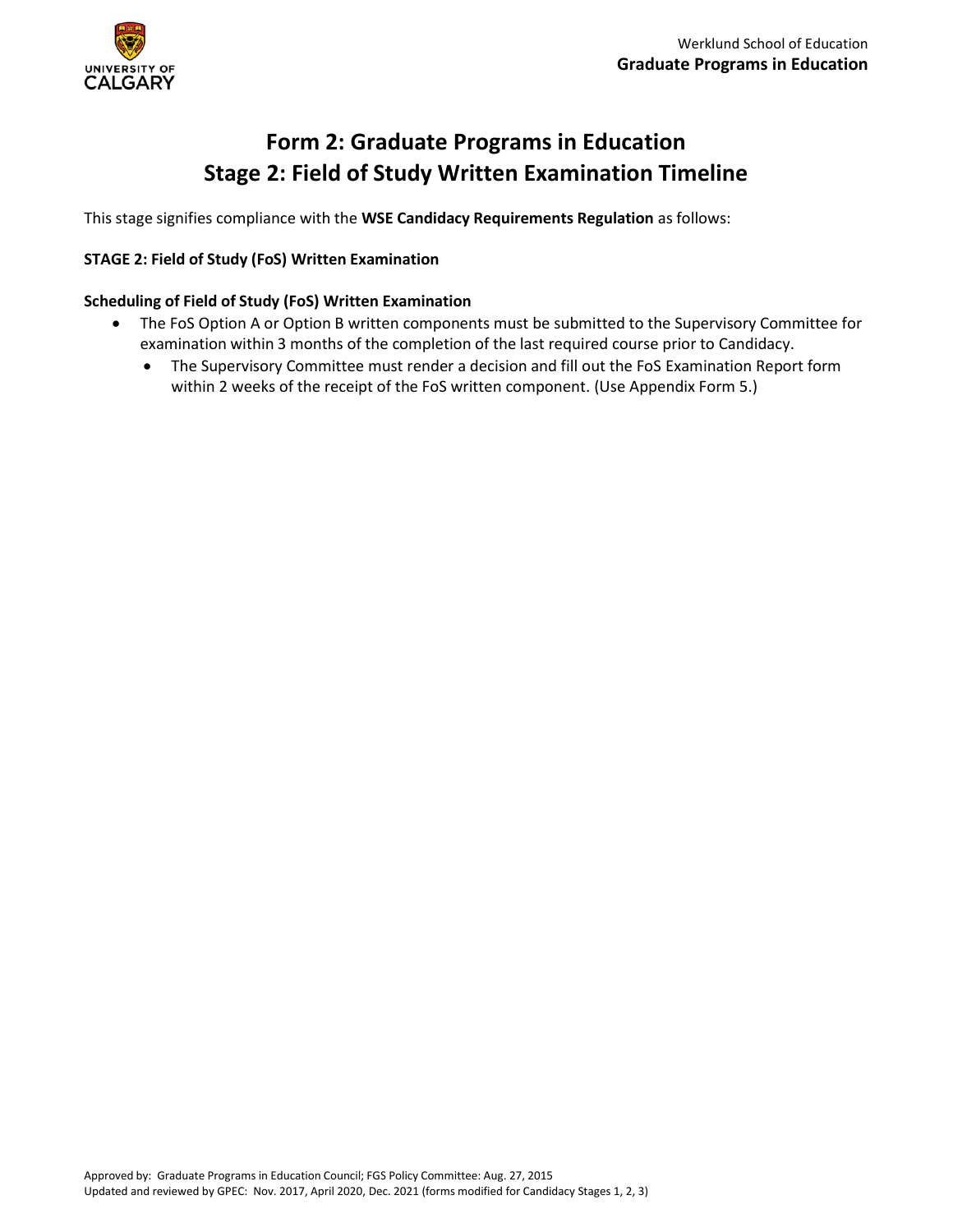

# <span id="page-8-0"></span>**Form 3: Graduate Programs in Education Stage 2: Field of Study Examination Criteria Option A: FoS Candidacy Portfolio**

This form signifies compliance with the **WSE Candidacy Requirements Regulation** as follows:

## **STAGE 2: Field of Study (FoS) Written Examination**

*Unless specified by the Program,* the student in consultation with the Supervisor and the Supervisory Committee, may choose the type of written component he/she will submit to the Supervisory Committee for examination, in accordance with option A or Option B specified below:

- the choice must be approved by the Graduate Program Director (GPD).
- The FoS Candidacy Portfolio or FoS Candidacy Synthesis paper must be submitted to the Supervisory Committee for examination within 3 months of the completion of the last required course prior to Candidacy.
- Both FoS written exam options follow the requirement of FGS for a pedagogically sound process, whereby the production of the written work is a coherent learning experience that is scaffolded through such factors as, for example, course-linked supports, provision of reading lists, and regular consultation with the Supervisor *prior* to writing the paper.

The intent is that student completes the written candidacy component as a form of take-home examination, with some guidance from the Supervisory Committee.

## *Option A: FoS Candidacy Portfolio*

## *Option A is the required option for the EdD Program.*

A **Portfolio** of 4 papers written in the pertinent specialization areas, accompanied by a **Reflection Paper**  that explains how these papers map to the relevant field of study, and leads to the student's explanation of understanding of the field.

• The Supervisory Committee must render a decision and fill out the FoS Examination Report form within 2 weeks of the receipt of the FoS written component. (Use Appendix Form 5.)

| <b>FoS Candidacy</b><br><b>Portfolio Criteria</b>                                                                                                                                                    | <b>Descriptor</b>                                                                                                                                                                                                                                                                                                                                                                                                                                                                                                                                                                                                                                                                                                                                                                                                      |
|------------------------------------------------------------------------------------------------------------------------------------------------------------------------------------------------------|------------------------------------------------------------------------------------------------------------------------------------------------------------------------------------------------------------------------------------------------------------------------------------------------------------------------------------------------------------------------------------------------------------------------------------------------------------------------------------------------------------------------------------------------------------------------------------------------------------------------------------------------------------------------------------------------------------------------------------------------------------------------------------------------------------------------|
| Understanding of the<br>field of study as<br>demonstrated through<br>the synthesis of the<br>knowledge<br>components from the<br>specialization papers<br>into an overall<br>conceptual big picture. | The student demonstrates:<br>A thorough understanding of the theoretical and conceptual knowledge that is<br>(i)<br>at the forefront of his/her academic discipline/field of scholarship and/or<br>professionalpractice.<br>The foundational knowledge to undertake research at an advanced level and<br>(ii)<br>contribute to the development of academic or professional skill, techniques,<br>tools, practices, ideas, theories, approaches, and/or materials.<br>The ability to critically analyze and evaluate current theories and the<br>(iii)<br>reporting of research that impacts the ongoing discourse in his/her<br>particular field of study.<br>Comprehension of the particular area of study by understanding and<br>(iv)<br>responding to the broader debates that are positioned within the student's |
|                                                                                                                                                                                                      | identified field of study.<br>Foundational knowledge in the broader discipline/field not addressed in the<br>(v)<br>reviewed literature.                                                                                                                                                                                                                                                                                                                                                                                                                                                                                                                                                                                                                                                                               |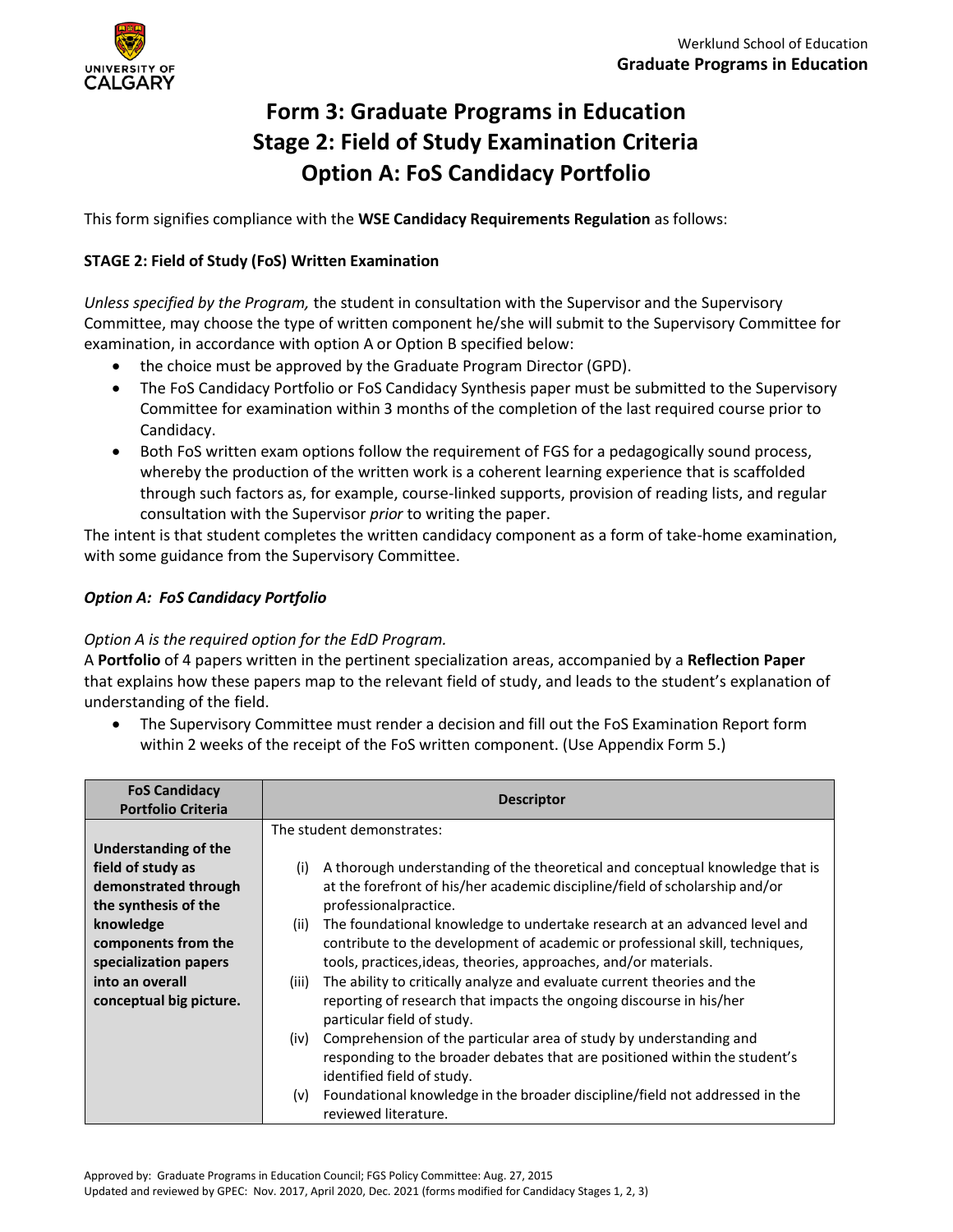



| <b>Criteria for the</b><br>assessment of the<br><b>Portfolio</b><br>components | <b>Descriptor</b>                                                                                                                                                                                                                                                                                                                                                                                                                                                                                                |  |  |  |  |  |
|--------------------------------------------------------------------------------|------------------------------------------------------------------------------------------------------------------------------------------------------------------------------------------------------------------------------------------------------------------------------------------------------------------------------------------------------------------------------------------------------------------------------------------------------------------------------------------------------------------|--|--|--|--|--|
| Knowledge                                                                      | Each paper should demonstrate:<br><b>Depth and Breadth</b><br>ı.<br>An understanding of a substantial body of knowledge that is at the forefront of their<br>academic discipline or area of professional practice.<br><b>Application of Knowledge</b><br>н.<br>The capacity to:<br>(i) undertake basic and/or applied research at an advanced level and<br>(ii) contribute to the development of academic or professional skill, techniques,<br>tools, practices, ideas, theories, approaches, and/or materials. |  |  |  |  |  |
| <b>Student as critical</b><br>thinker                                          | Each paper should demonstrate:<br>an ability to analyze and evaluate current theories in their particular area of study;<br>(i)<br>an ability to analyze and evaluate the reporting of research that advances<br>(ii)<br>knowledge and the social good;<br>(iii) an understanding of the particular area of study by understanding, responding to the<br>broader debates that are positioned within the particular field of study.                                                                               |  |  |  |  |  |
| Logic of<br>Inquiry/<br>argumentation                                          | Each paper should demonstrate:<br>(i) an important and timely topic within the particular area of study;<br>argumentation that is focused, logical, rigorous, and sustained;<br>(ii)<br>(iii) work that is research informed.                                                                                                                                                                                                                                                                                    |  |  |  |  |  |
| <b>Organization and</b><br>literary competence                                 | Each paper should:<br>(i) be well written and organized;<br>(ii) follow the current APA Publication Manual standards;<br>(iii) be clear, concise, fluid, appropriate, and largely free of grammatical errors;<br>(iv) be coherent and focused with writing that contributes to the overall quality of the papers;<br>(v) be between 10 and 20 pages in length.                                                                                                                                                   |  |  |  |  |  |
| <b>Overview</b><br>of Portfolio                                                | The student's Reflection Paper meets the required criteria.<br>(i)<br>(ii) The student is able to outline his/her progression of thought and analysis at<br>the doctoral level.<br>(iii) The student is able to synthesize and evaluate the key concepts and theories that have<br>been developed in relation to their field of study.                                                                                                                                                                           |  |  |  |  |  |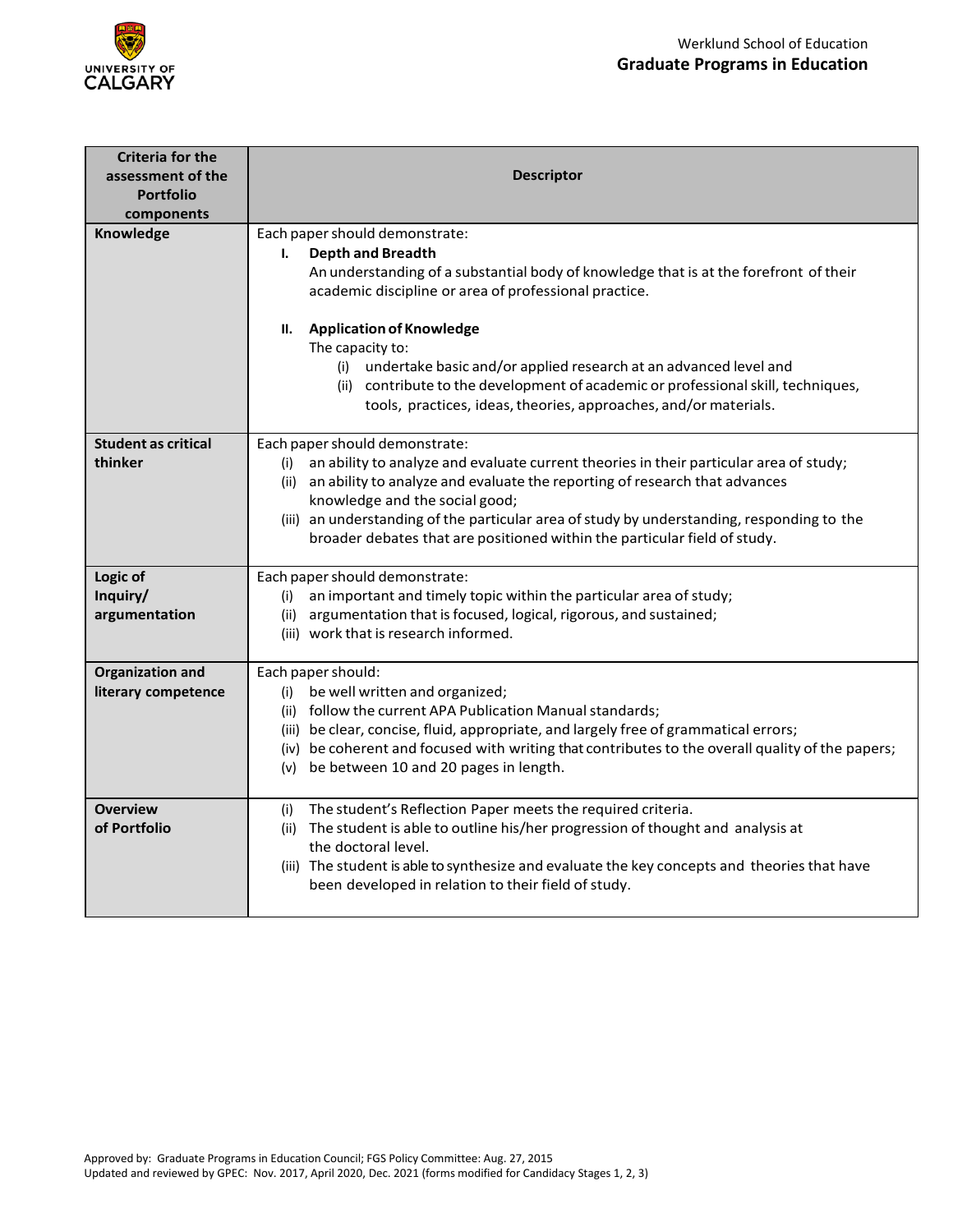

# <span id="page-10-0"></span>**Form 4: Graduate Programs in Education Stage 2: Field of Study Examination Criteria Option B: FoS Candidacy Synthesis Paper**

This form signifies compliance with the **WSE Candidacy Requirements Regulation** as follows:

## **STAGE 2: Field of Study (FoS) Written Examination**

*Unless specified by the Program,* the student in consultation with the Supervisor and the Supervisory Committee, may choose the type of written component they will submit to the Supervisory Committee for examination, in accordancewith Option A or Option B specified below:

- the choice must be approved by the Graduate Program Director (GPD)
- The FoS Candidacy Portfolio or FoS Candidacy Synthesis paper must be submitted to the Supervisory Committee for examination within 3 months of the completion of the last required course prior to Candidacy.
- Both FoS Written Exam options follow the requirement of FGS for a pedagogically sound process, whereby the production of the written work is a coherent learning experience that is scaffolded through such factors as, for example, course-linked supports, provision of reading lists, and regular consultation with the Supervisor *prior* to writing the paper.

The intent is that student completes the written candidacy component as a form of take-home examination, with some guidance from the Supervisory Committee.

## *Option B: Candidacy Synthesis Paper*

A **Synthesis Paper** based on a critical literature review in the relevant field of study that underlies the student's research topic. Beyond the function of the synthesis paper in this examination, it may be subsequently submitted for publication, or be included in the thesis (e.g., a manuscript-based thesis).

• The Supervisory Committee must render a decision and fill out the FoS Examination Report form within 2 weeks of the receipt of the FoS written component. (Use Appendix Form 5.)

| <b>FoS Candidacy Synthesis</b><br><b>Paper Criteria</b> | <b>Descriptor</b>                                                                                    |  |  |  |
|---------------------------------------------------------|------------------------------------------------------------------------------------------------------|--|--|--|
|                                                         | The student demonstrates:                                                                            |  |  |  |
| <b>Understanding of the</b>                             | A thorough understanding of the theoretical and conceptual knowledge that is<br>(i)                  |  |  |  |
| field of study:                                         | at the forefront of his/her academic discipline/field of scholarship and/or<br>professionalpractice. |  |  |  |
| <b>The Supervisory</b>                                  | The foundational knowledge to undertake research at an advanced level and<br>(ii)                    |  |  |  |
| <b>Committee provides the</b>                           | contribute to the development of academic or professional skill, techniques,                         |  |  |  |
| parameters of the                                       | tools, practices, ideas, theories, approaches, and/or materials.                                     |  |  |  |
| background knowledge to                                 | (iii) The ability to critically analyze and evaluate current theories and the                        |  |  |  |
| be addressed in this paper,                             | reporting of research that impacts the ongoing discourse in his/her                                  |  |  |  |
| written in a journal article                            | particular field of study;                                                                           |  |  |  |
| format, (approximate                                    | (iv) Comprehension of the particular area of study by understanding and                              |  |  |  |
| maximum length: 25                                      | responding to the broader debates that are positioned within the student's                           |  |  |  |
| pages).                                                 | identified field of study.                                                                           |  |  |  |
|                                                         | Foundational knowledge in the broader discipline/field not addressed in the<br>(v)                   |  |  |  |
|                                                         | reviewed literature.                                                                                 |  |  |  |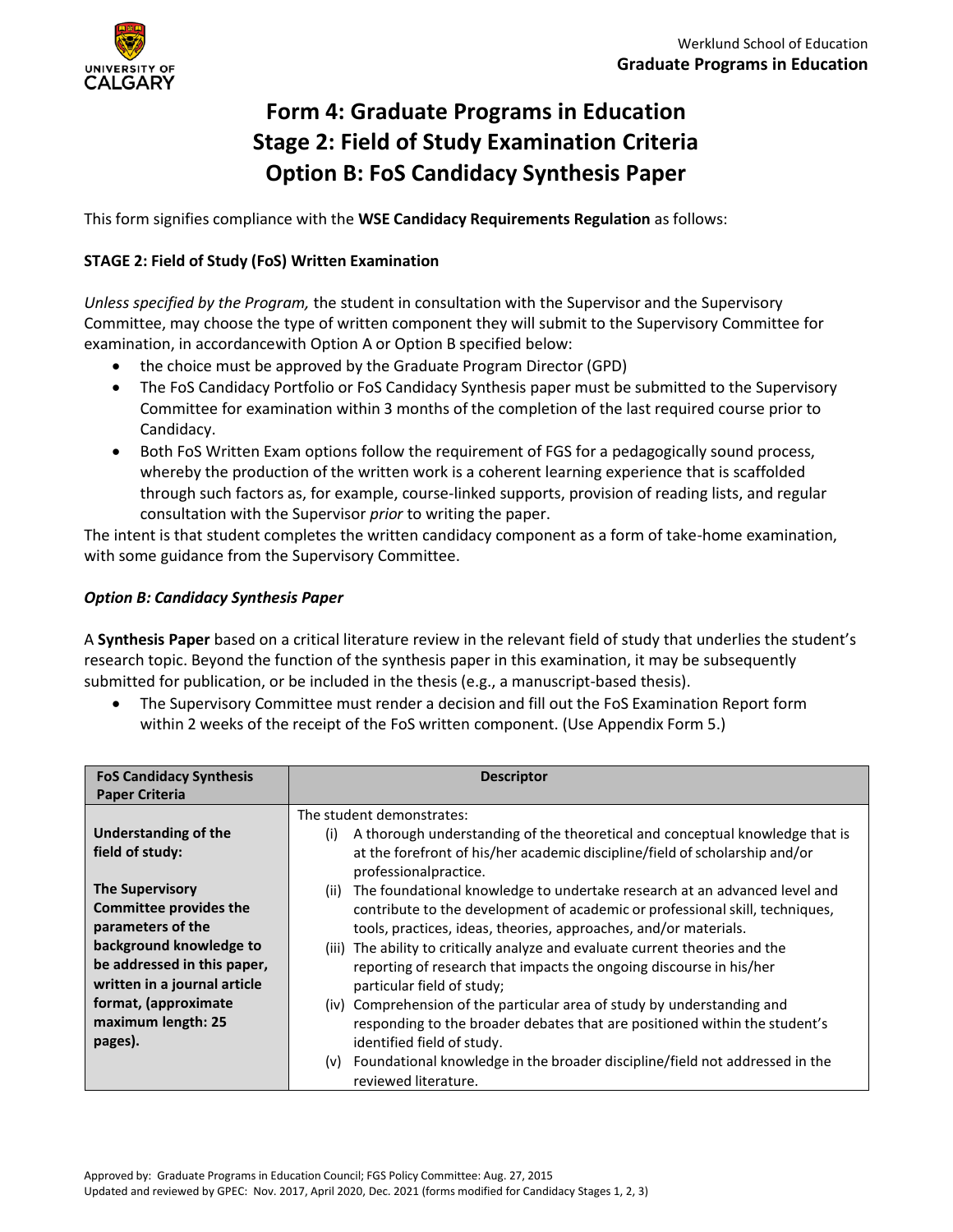

# **Form 5: Graduate Programs in Education Stage 2: Field of Study Examination Report**

<span id="page-11-0"></span>This form signifies compliance with the **WSE Candidacy Requirements Regulation** as follows:

#### **STAGE 2: Field of Study (FoS) Written Examination**

#### **Process/Evaluation of FoS examination**

**What** is examined: The component may be constructed in accordance with option A **or** option B

#### *Option A: FoS Candidacy Portfolio*

#### *Option A is the required option for the EdD Program*.

A **Portfolio** of 4 papers written in the pertinent specialization areas, accompanied by a **Reflection Paper** that explains how these papers map to the relevant field of study, and leads to the student's explanation of understanding of the field.

#### *Option B: FoS Candidacy Synthesis Paper*

A **Synthesis Paper** based on a critical literature review in the relevant field of study that underlies the student's research topic. Beyond the function of the synthesis paper in this examination, it may be subsequently submitted for publication, or be included in the thesis(e.g., a manuscript-based thesis).

**Assessment:** The assessment is on a Pass/Fail basis. In order for the student to pass, here must be a *unanimous agreement* among the examiners.

**Assessment of FoS Written Examination – Option A B (circle one)**

**Student name:** \_\_\_\_\_\_\_\_\_\_\_\_\_\_\_\_\_\_\_\_\_\_\_\_\_\_\_\_ **Student's program:** \_\_\_\_\_\_\_\_\_\_\_\_\_\_\_\_\_\_\_\_\_\_\_\_\_\_\_\_

|                                     | <b>Name</b> | <b>Recommendation:</b><br>Pass or Fail | Signature | Date |
|-------------------------------------|-------------|----------------------------------------|-----------|------|
| <b>Supervisor</b>                   |             |                                        |           |      |
| <b>Supervisory Committee Member</b> |             |                                        |           |      |
| <b>Supervisory Committee Member</b> |             |                                        |           |      |
| <b>Graduate Program Director</b>    |             |                                        |           |      |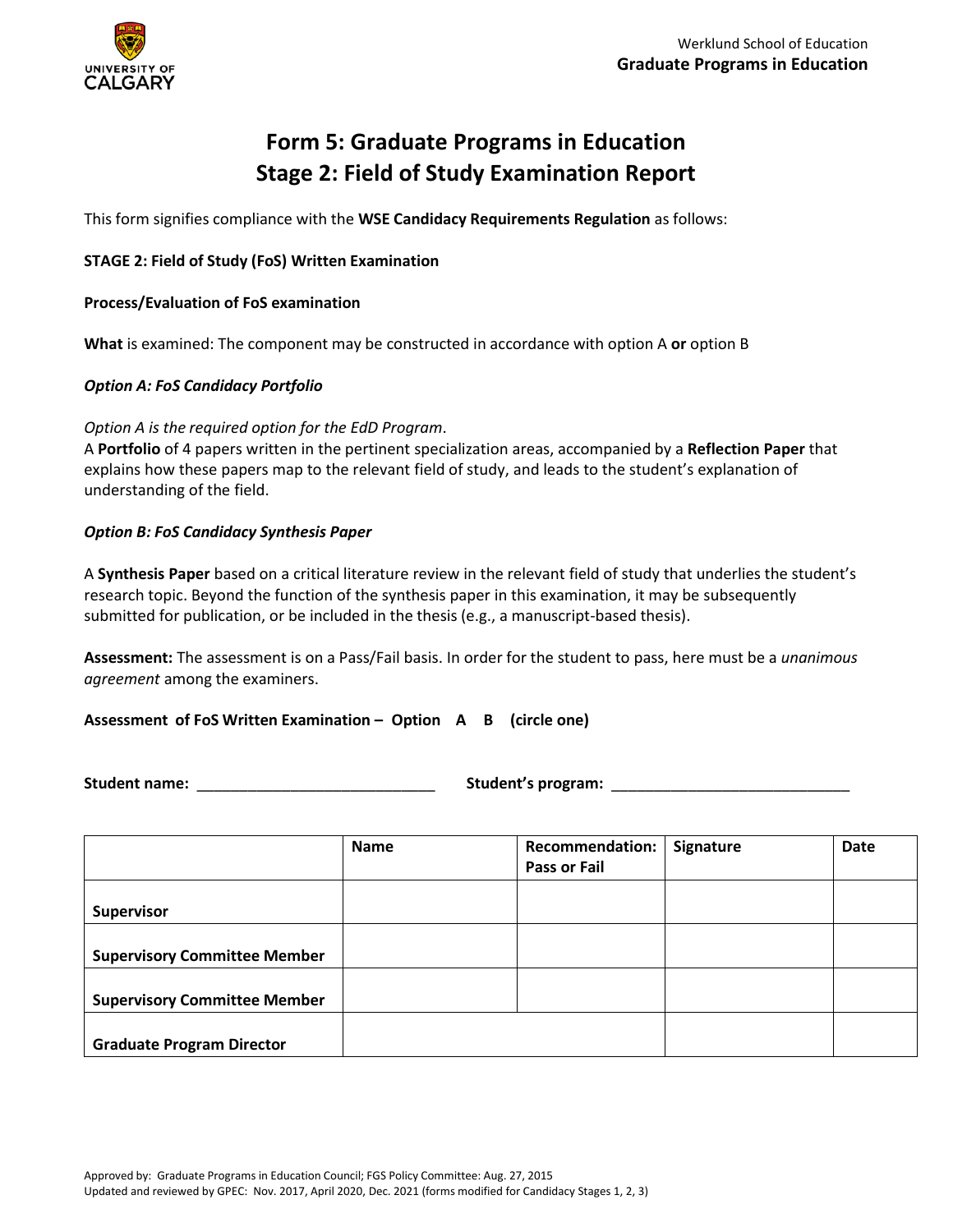

# <span id="page-12-0"></span>**Form 6: Graduate Programs in Education Stage 3: Research Proposal Criteria, PhD and EdD**

This form signifies compliance with the **WSE Candidacy Requirements Regulation** as follows:

## **STAGE 3: Written Research Proposal, Approved by Supervisory Committee**

The student's written research proposal must be approved by all members of the Supervisory Committee.

- The written research proposal must contain the following components: overview of the research design; review of the literature; discussion of methodology; and an executive summary of the proposed research project, all of which are written in current APA style. The appropriate length of the research proposal is determined by the Supervisory Committee in close consultation with the student, and is influenced by such factors as the theoretical and conceptual framework, the critical review of literature, the research problem and questions, the selection of research methodology, the data collection and analysis methods, and the overall research plan.
- The Supervisory Committee provides ongoing feedback and guidance to the student, until the research proposal draft reaches the point at which the Supervisory Committee agrees that it constitutes a workable doctoral research plan, and the student is cleared to proceed to the oral examination. It is recognized that changes may be made to the research proposal after the student's successful completion of the oral exam and prior to submission for ethics approval.
- All members of the Supervisory Committee must sign the Research Proposal Approval form to indicate that the research proposal is approved. (See Appendix Form 7.) Approval of the research proposal triggers the administrative process involved in preparing the *Notice of Oral Examination* for submission to the Faculty of Graduate Studies.

Note: At least **6 weeks** is required between the time the Supervisory Committee signs off on approval of the research proposal as ready for examination and the date of the candidacy oral exam.

| <b>Criteria for the Research</b><br>Proposal | <b>Descriptor</b>                                                                                                                                                                                                                                                                                                                                                                                                                                                                                                                                                                         |
|----------------------------------------------|-------------------------------------------------------------------------------------------------------------------------------------------------------------------------------------------------------------------------------------------------------------------------------------------------------------------------------------------------------------------------------------------------------------------------------------------------------------------------------------------------------------------------------------------------------------------------------------------|
| <b>Research Design</b>                       | The research design meets the following criteria:                                                                                                                                                                                                                                                                                                                                                                                                                                                                                                                                         |
|                                              | Originality, importance, and potential contributions to scholarly knowledge in the<br>(i)<br>discipline, and/or profession;<br>(ii) Synthesis of appropriate literature;<br>(iii) Appropriateness of the theoretical approach or framework;<br>(iv) Appropriateness of the methods/approach;<br>(v) Potential influence and impact within and/or beyond the educational research<br>community; and<br>(vi) Quality of knowledge mobilization plans, including for effective knowledge<br>dissemination, knowledge exchange and engagement within and/or beyond the<br>research community. |
| <b>Review of the literature</b>              | The student is able to:                                                                                                                                                                                                                                                                                                                                                                                                                                                                                                                                                                   |
|                                              | Position the research within the broader field of study.<br>(i)<br>(ii) Provide a critical analysis and synthesis of the major theoretical and/or empirical<br>findings that inform the research.<br>(iii) Articulate a coherent and organized approach to the major bodies of literature that<br>inform the topic of study.<br>(iv) Identify a knowledge gap in the literature and demonstrates an original contribution<br>to the research and/or to the profession.<br>(v) Identify the significance of the research.                                                                  |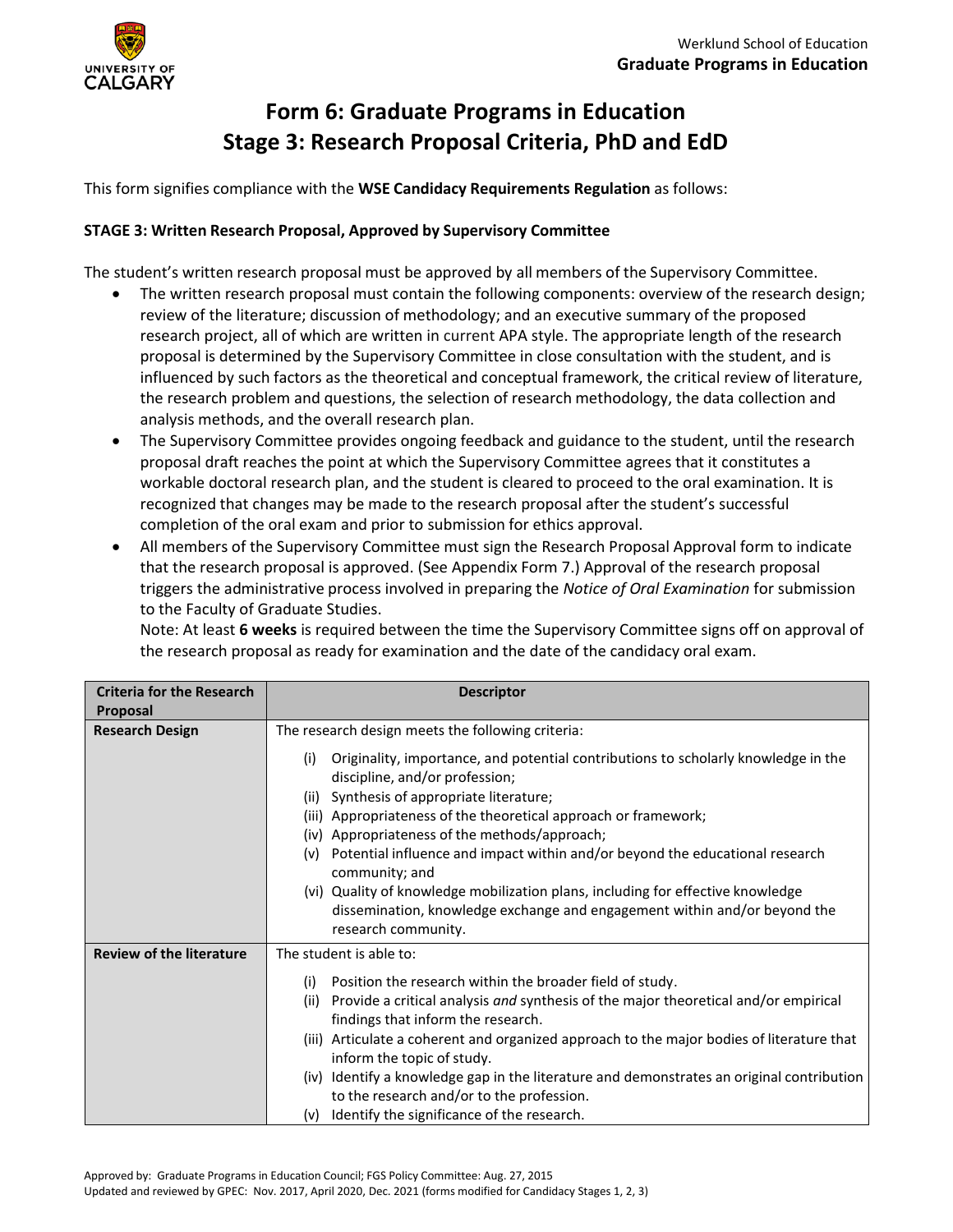

| Methodology                      | The student is able to:                                                                                                                                                                                                                                                                                                                                                                                                                                                                                                                                                                                                                                                                                                                                                                                                                                                          |
|----------------------------------|----------------------------------------------------------------------------------------------------------------------------------------------------------------------------------------------------------------------------------------------------------------------------------------------------------------------------------------------------------------------------------------------------------------------------------------------------------------------------------------------------------------------------------------------------------------------------------------------------------------------------------------------------------------------------------------------------------------------------------------------------------------------------------------------------------------------------------------------------------------------------------|
|                                  | Methodology<br>Articulate ontological and epistemological perspectives that inform the<br>(i)<br>methodology selected to frame the proposed study that is in alignment with the<br>theoretical / conceptual framework in the literature review.<br>(ii) Provide a rationale for the appropriateness of how the methodology will<br>inform the research question.<br>Method<br>(iii) Develop a clear research design that appropriately addresses the research<br>question and articulates a proposed plan that includes data collection methods<br>and data analysis that is congruent with the research methodology.<br><b>Ethical Considerations</b><br>(iv) Describe ethical considerations and issues for the proposed study (i.e., informed<br>consent, permission to publish, benefits of research, degree of risk, confidentiality,<br>anonymity, and ownership of data). |
| <b>Tightly written executive</b> | The executive summary demonstrates that the student's research proposal:                                                                                                                                                                                                                                                                                                                                                                                                                                                                                                                                                                                                                                                                                                                                                                                                         |
| summary                          |                                                                                                                                                                                                                                                                                                                                                                                                                                                                                                                                                                                                                                                                                                                                                                                                                                                                                  |
|                                  | (i) Addresses important and timely topics within the particular area of study;                                                                                                                                                                                                                                                                                                                                                                                                                                                                                                                                                                                                                                                                                                                                                                                                   |
|                                  |                                                                                                                                                                                                                                                                                                                                                                                                                                                                                                                                                                                                                                                                                                                                                                                                                                                                                  |
|                                  | (ii) Includes argumentation that is focused, logical, rigorous, and sustained;<br>(iii) Exhibits work that is research informed;                                                                                                                                                                                                                                                                                                                                                                                                                                                                                                                                                                                                                                                                                                                                                 |
|                                  | (iv) The significance is well justified and demonstrates an original contribution to the<br>literature and/or the profession.                                                                                                                                                                                                                                                                                                                                                                                                                                                                                                                                                                                                                                                                                                                                                    |
| <b>Organization and literary</b> | The research proposal is:                                                                                                                                                                                                                                                                                                                                                                                                                                                                                                                                                                                                                                                                                                                                                                                                                                                        |
| competence                       | Clearly written and organized.<br>(i)                                                                                                                                                                                                                                                                                                                                                                                                                                                                                                                                                                                                                                                                                                                                                                                                                                            |
|                                  | (ii) Exhibits accurate, consistent, and scholarly references and formatting that align<br>with the current APA Publication Manual.                                                                                                                                                                                                                                                                                                                                                                                                                                                                                                                                                                                                                                                                                                                                               |
|                                  | (iii) Written in a clear, concise, fluid, appropriate manner that is largely free of                                                                                                                                                                                                                                                                                                                                                                                                                                                                                                                                                                                                                                                                                                                                                                                             |
|                                  | grammatical errors.<br>(iv) Coherent and focused with writing that contributes to the overall quality of<br>the proposal.                                                                                                                                                                                                                                                                                                                                                                                                                                                                                                                                                                                                                                                                                                                                                        |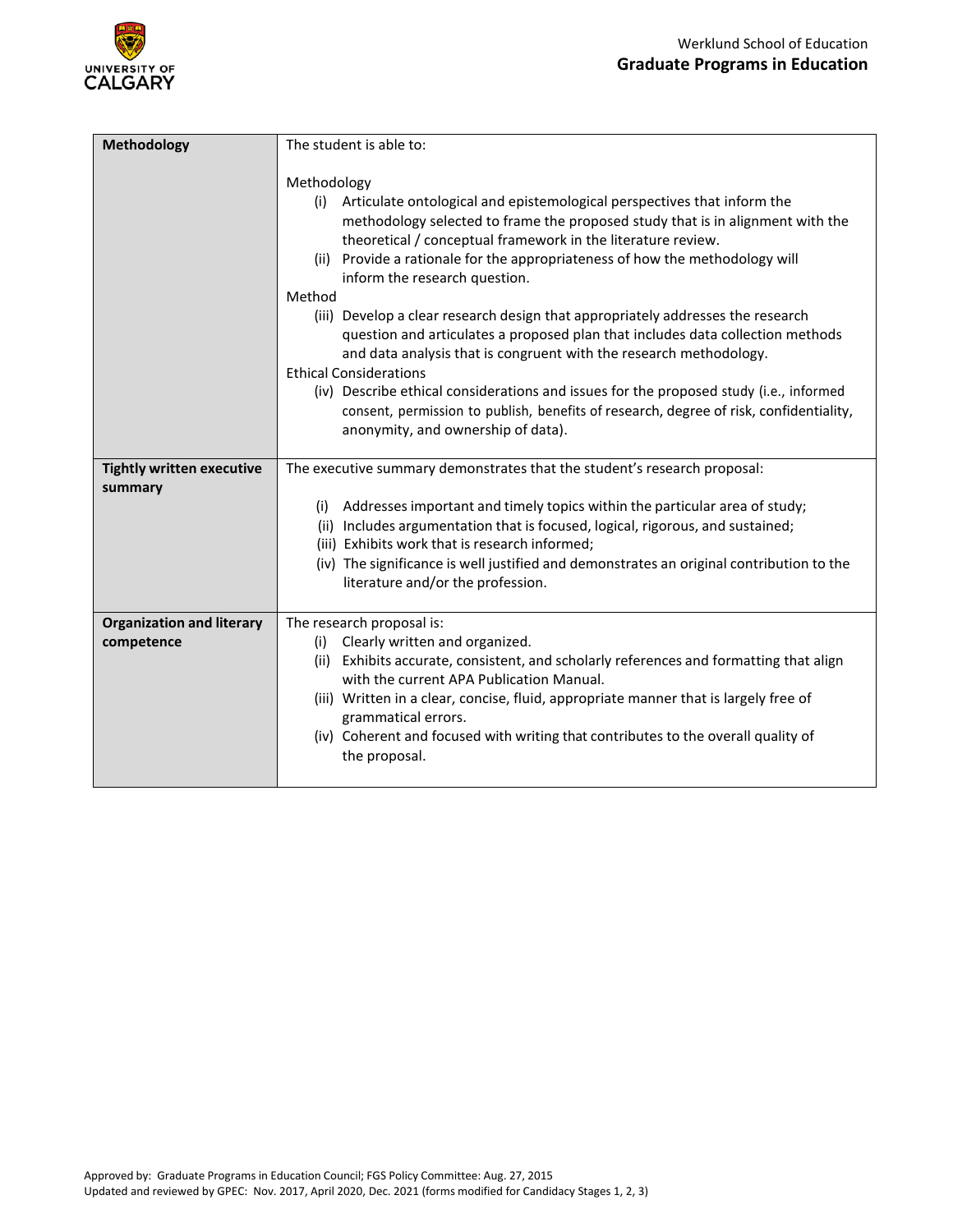

# <span id="page-14-0"></span>**Form 7: Graduate Programs in Education Stage 3: Research Proposal Approval**

This form signifies compliance with the **WSE Candidacy Requirements Regulation** as follows:

## **STAGE 3: Written Research Proposal, Approved by Supervisory Committee**

The student's written research proposal must be approved by all members of the Supervisory Committee prior to the candidacy oral exam.

- The written research proposal must contain the following components: overview of the research design; review of the literature; discussion of methodology; and an executive summary of the proposed research project, all of which are written in current APA style.
- The Supervisory Committee provides ongoing feedback and guidance to the student, until the research proposal draft reaches the point at which the Supervisory Committee agrees that it constitutes a workable doctoral research plan, and the student is cleared to proceed to the oral examination. It is recognized that changes may be made to the research proposal after the student's successful completion of the oral exam and prior to submission for ethics approval.
- All members of the Supervisory Committee must sign the Research Proposal Approval form to indicate that the research proposal is approved. Approval of the research proposal triggers the administrative process involved in preparing the *Notice of Oral Examination* for submission to the Faculty of Graduate Studies.

**Note:** At least **6 weeks** is required between the time the Supervisory Committee signs off on approval of the research proposal as ready for examination and the date of the candidacy oral exam.

#### **Approval of Research Proposal – PhD and EdD**

**Student name:** \_\_\_\_\_\_\_\_\_\_\_\_\_\_\_\_\_\_\_\_\_\_\_\_\_\_\_\_ **Student's program:** \_\_\_\_\_\_\_\_\_\_\_\_\_\_\_\_\_\_\_\_\_\_\_\_\_\_\_\_

|                                     | <b>Name</b> | Signature | Date |
|-------------------------------------|-------------|-----------|------|
|                                     |             |           |      |
| <b>Supervisor</b>                   |             |           |      |
|                                     |             |           |      |
| <b>Supervisory Committee Member</b> |             |           |      |
|                                     |             |           |      |
| <b>Supervisory Committee Member</b> |             |           |      |
|                                     |             |           |      |
| <b>Graduate Program Director</b>    |             |           |      |

**Note:** Most **students will require a copy of the completed form so that it can be uploaded to the students' IRISS application for ethics approval**, as evidence that the supervisory committee has approved the students' research proposal. Once the form is completed, the Graduate Program Administrator (GPA) will forward a copy to the student.